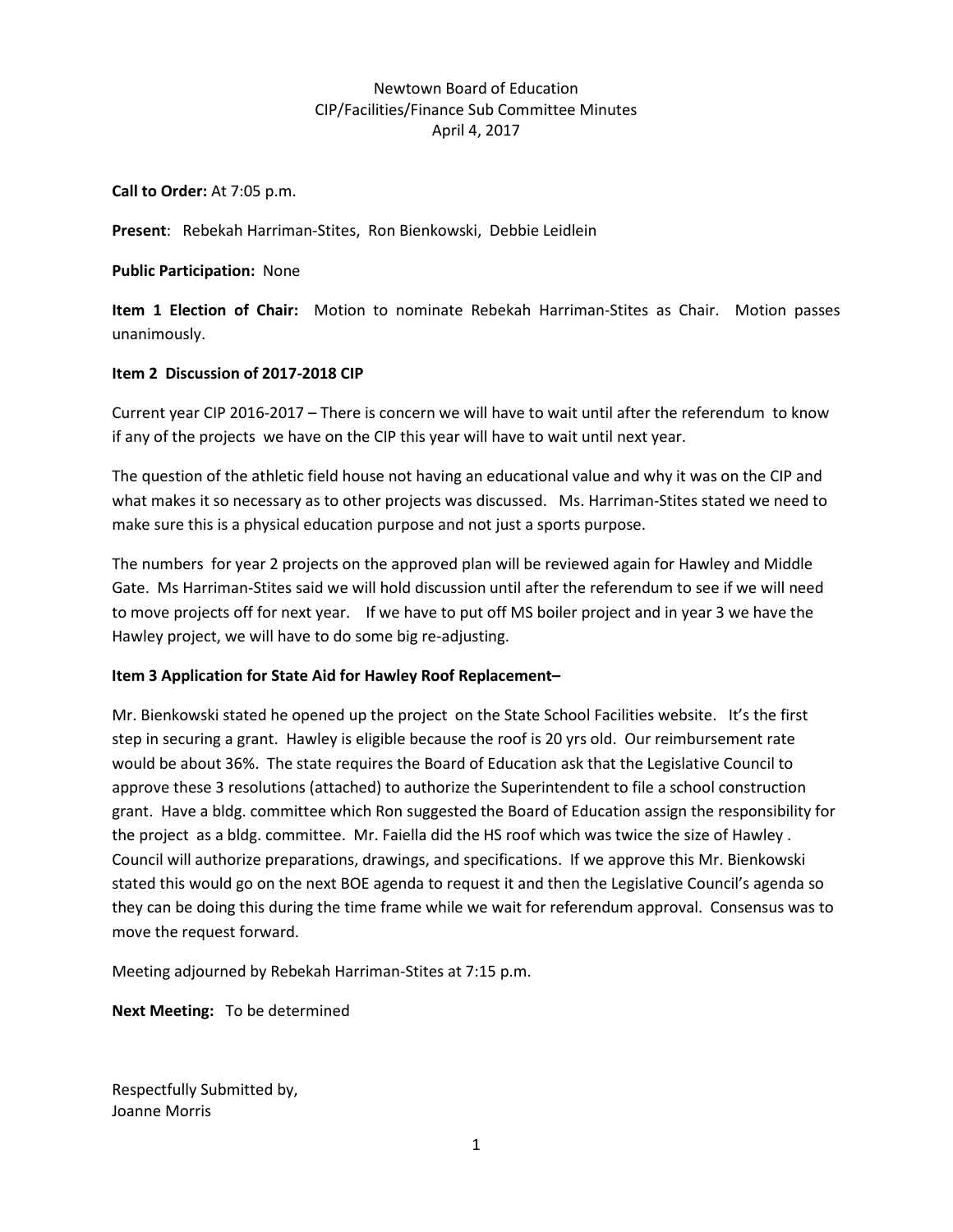#### **NEWTOWN BOARD OF EDUCATION** SUMMARY - CAPITAL IMPROVEMENT PLAN 2017/18 TO 2021/22

**Approved by** the BOE 8/16/2016 **Adjusted by Legislative Council 1/4/17** 

|                         |                                            |                                                                        |             | Year 1                   | Year 2                  | Year 3                                          | Year 4      | Year 5      |                          |
|-------------------------|--------------------------------------------|------------------------------------------------------------------------|-------------|--------------------------|-------------------------|-------------------------------------------------|-------------|-------------|--------------------------|
|                         |                                            |                                                                        | underway    |                          |                         |                                                 |             |             |                          |
| CIP Item #              | Location                                   | <b>Description of Project</b>                                          | 2016/17     | 2017/18                  | 2018/19                 | 2019/20                                         | 2020/21     | 2021/22     | <b>TOTALS</b>            |
| $\overline{\mathbf{c}}$ | Hawley Elem.                               | Roof replacement 1948 and 1997 sections                                |             | \$850,000                |                         |                                                 |             |             |                          |
| 6                       | Hawley Elem.                               | Replace boiler for the 1921 section of building - steam to hot water   |             |                          | \$1,712,000 \$4,452,000 |                                                 |             |             | \$7,014,000              |
|                         |                                            |                                                                        |             |                          |                         |                                                 |             |             |                          |
|                         |                                            |                                                                        |             |                          |                         |                                                 |             |             |                          |
| 5                       |                                            | Middle Gate Elem Roof replacement 1964 and 1992 sections               |             |                          | \$1,590,000             | \$0                                             |             |             |                          |
| underway                | Middle Gate Elem                           | Replace original 1964 boiler and lighting upgrade                      | \$475,000   |                          |                         |                                                 |             |             | \$1,590,000              |
|                         |                                            |                                                                        |             |                          |                         |                                                 |             |             |                          |
| 3                       | Middle School                              | Phase I - New boilers and re-piping ('52) - Energy project             |             | \$1,800,000              |                         |                                                 |             |             |                          |
| 4                       | Middle School                              | Phase II - Ventilation and Renovations                                 |             |                          | \$0                     |                                                 |             | \$4,805,000 | \$6,605,000              |
|                         |                                            |                                                                        |             |                          |                         |                                                 |             |             |                          |
| underway                | <b>High School</b>                         | Restoration of roof with replacement of lobby roof                     | \$1,402,500 |                          |                         |                                                 |             |             |                          |
| 1                       | <b>High School</b><br><b>High School</b>   | Phase II Auditorium project<br>Reduction by Legislative Council 1/4/17 |             | \$850,000<br>$-$100,000$ |                         |                                                 |             |             |                          |
|                         |                                            |                                                                        |             |                          |                         |                                                 |             |             |                          |
| 7                       | <b>High School</b>                         | Replace/restore stadium turf field                                     |             |                          |                         |                                                 | \$1,000,000 |             |                          |
| 8                       | High School                                | Main boiler replacements - High Efficiency Gas                         |             |                          |                         |                                                 | \$900,000   | \$0         |                          |
| 9                       | <b>High School</b>                         | Athletic Field house                                                   |             |                          |                         |                                                 | \$300,000   | \$0         |                          |
|                         |                                            |                                                                        |             |                          |                         |                                                 |             |             | \$2,950,000              |
|                         |                                            |                                                                        |             |                          |                         |                                                 |             |             |                          |
|                         | TOTAL COSTS OF ALL PROJECTS<br>\$1,877,500 |                                                                        |             |                          |                         | \$3,400,000 \$3,302,000 \$4,452,000 \$2,200,000 |             |             | \$4,805,000 \$18,159,000 |
|                         | <b>TOTAL TO BE BONDED</b>                  |                                                                        |             |                          |                         | \$3,400,000 \$3,302,000 \$4,452,000 \$2,200,000 |             |             | \$4,805,000 \$18,159,000 |
|                         | <b>School Building Grant Eligible</b>      | 2015-16 Reimbursement rate 36.43%                                      |             | \$309,655                | \$579,237               | \$0                                             | \$0         | \$0         | \$888,892                |
|                         |                                            |                                                                        |             |                          |                         |                                                 |             |             |                          |

Shading represents items new to the plan

Eligibility for project inclusion on the CIP is that the cost must exceed 0.25% of the Total Town Budget, \$114,182,379. For 2016-17 the threshold is \$285,456.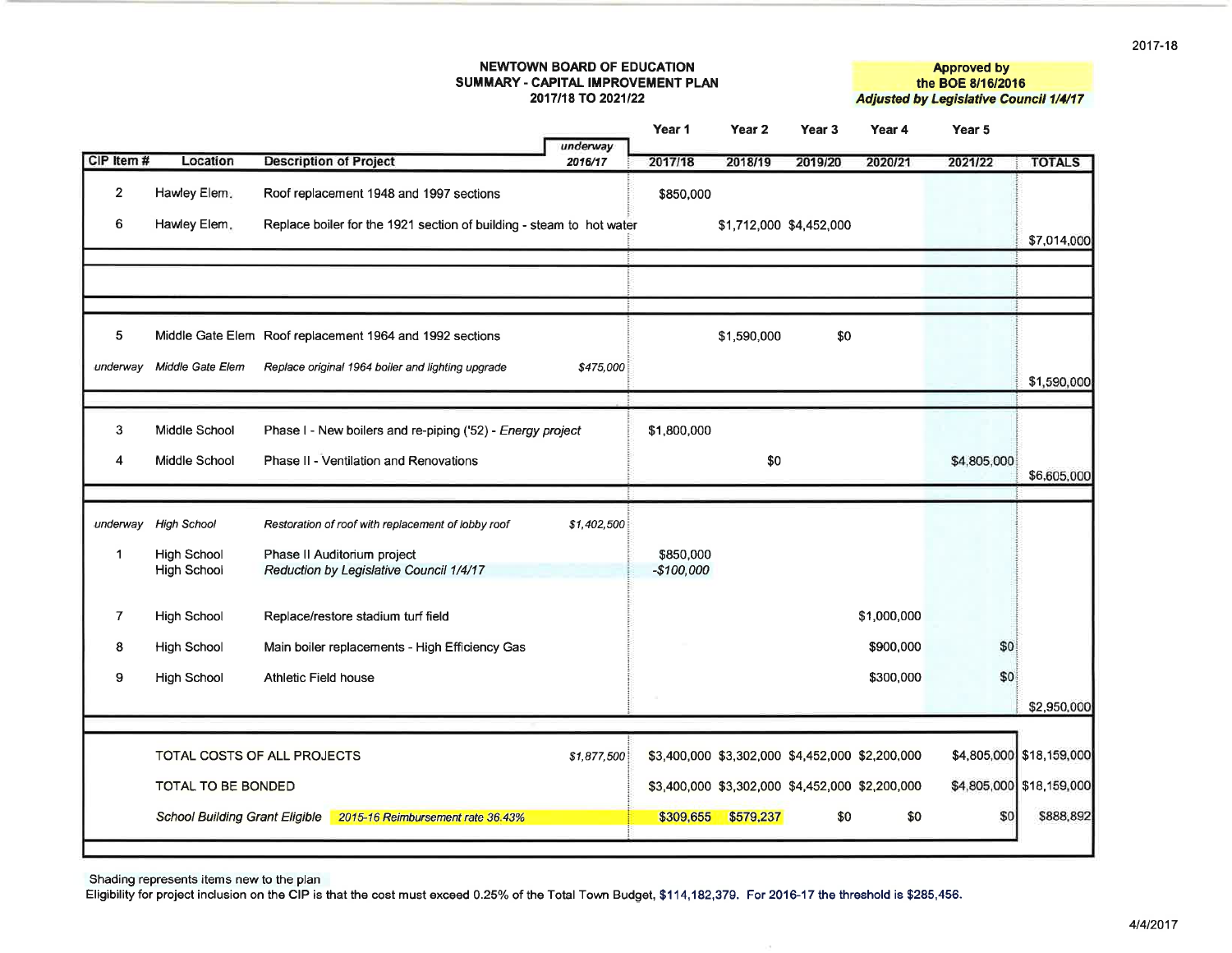The HAW School Roof Replacement is eligible for State assistance under current law provided the State process is followed and the necessary authorizations are secured. This requires the Board of Education pass the following request to the Legislative Council for action.

The following motions need to be approved by the Town Legislative Body in order to complete the review process:

- 1. Resolved, that the Legislative Council authorize the Superintendent to apply to the Commissioner of Administrative Services for a school construction project roof replacement grant for Hawley Elementary School
- 2. Resolve that the Board of Education be assigned the responsibility for this project, and
- 3. Resolved that the Legislative Council authorize the preparation of drawings and specifications for said project.

Attached are the State's requirements.

ÿ